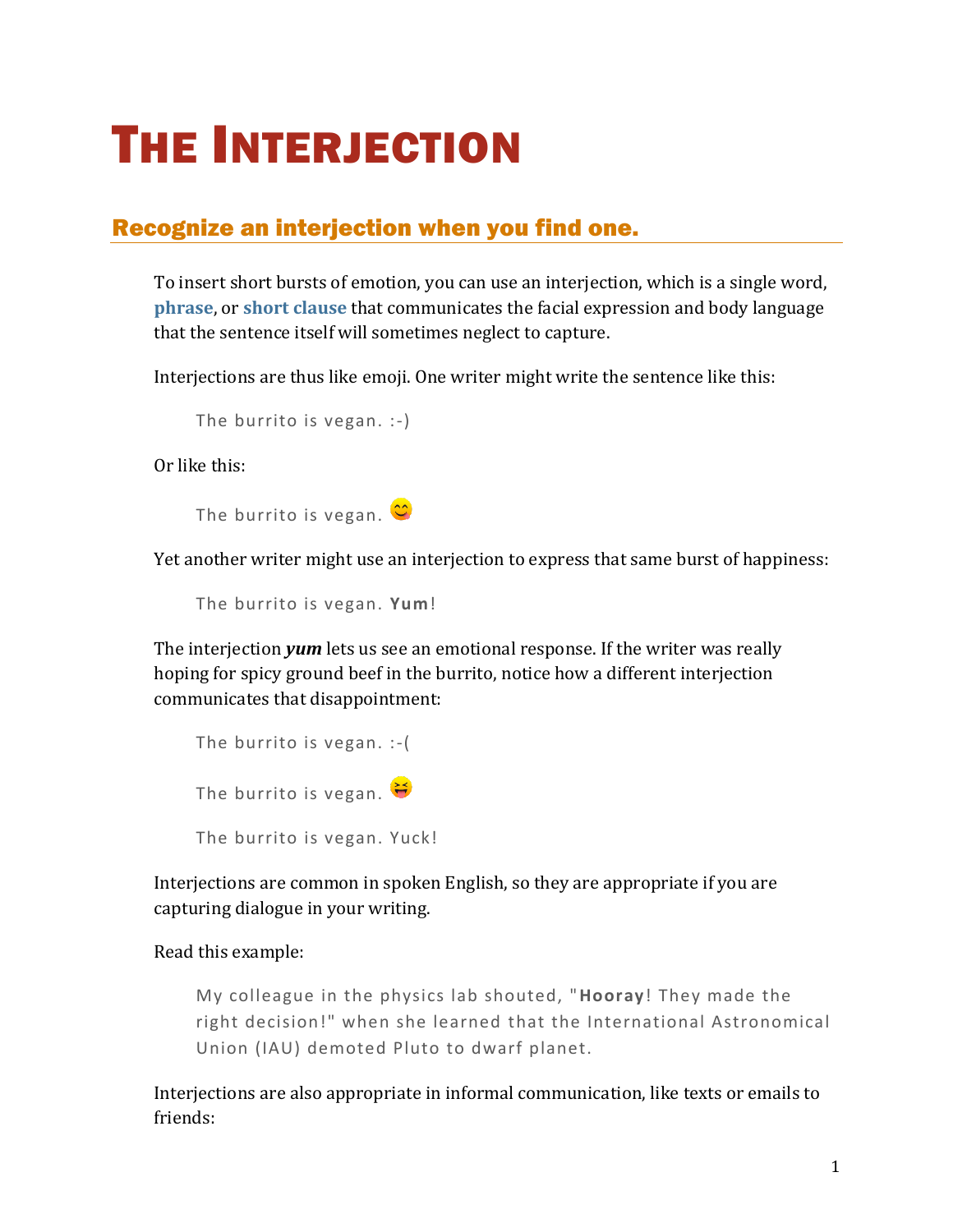```
Groovy! IAU demotes Pluto!!!
```
But when you read, you will notice that writers seldom use interjections in professional publications like textbooks, newspapers, or magazines. Never, for example, would an important science journal include a sentence like this one:

```
Oh, snap! The IAU has added gravitational dominance as a 
requirement for planethood.
```
Good writers know that careful word choice can capture the same emotion and body language that the interjection communicates.

In the sentence below, we recognize the writer's unhappiness even though we find no interjection:

Worse than the refried beans was the disappointment that spread over my tongue as I bit into the vegan burrito.

## Know the different kinds of interjections.

| <b>INTERJECTIONS</b> |        |            |  |  |  |
|----------------------|--------|------------|--|--|--|
| bazinga              | hello  | whew       |  |  |  |
| blech                | hooray | whoa       |  |  |  |
| boo-yah              | huh    | <b>WOW</b> |  |  |  |
| duh                  | oh     | yahoo      |  |  |  |
| eek                  | oops   | yikes      |  |  |  |
| eureka               | ouch   | yippee     |  |  |  |
| eww                  | oy     | yo         |  |  |  |
| gak                  | ugh    | yowza      |  |  |  |
| geez                 | uh-oh  | yuck       |  |  |  |
| ha                   | whammo | yum        |  |  |  |
|                      |        |            |  |  |  |

Some words are primarily interjections. Below is a list.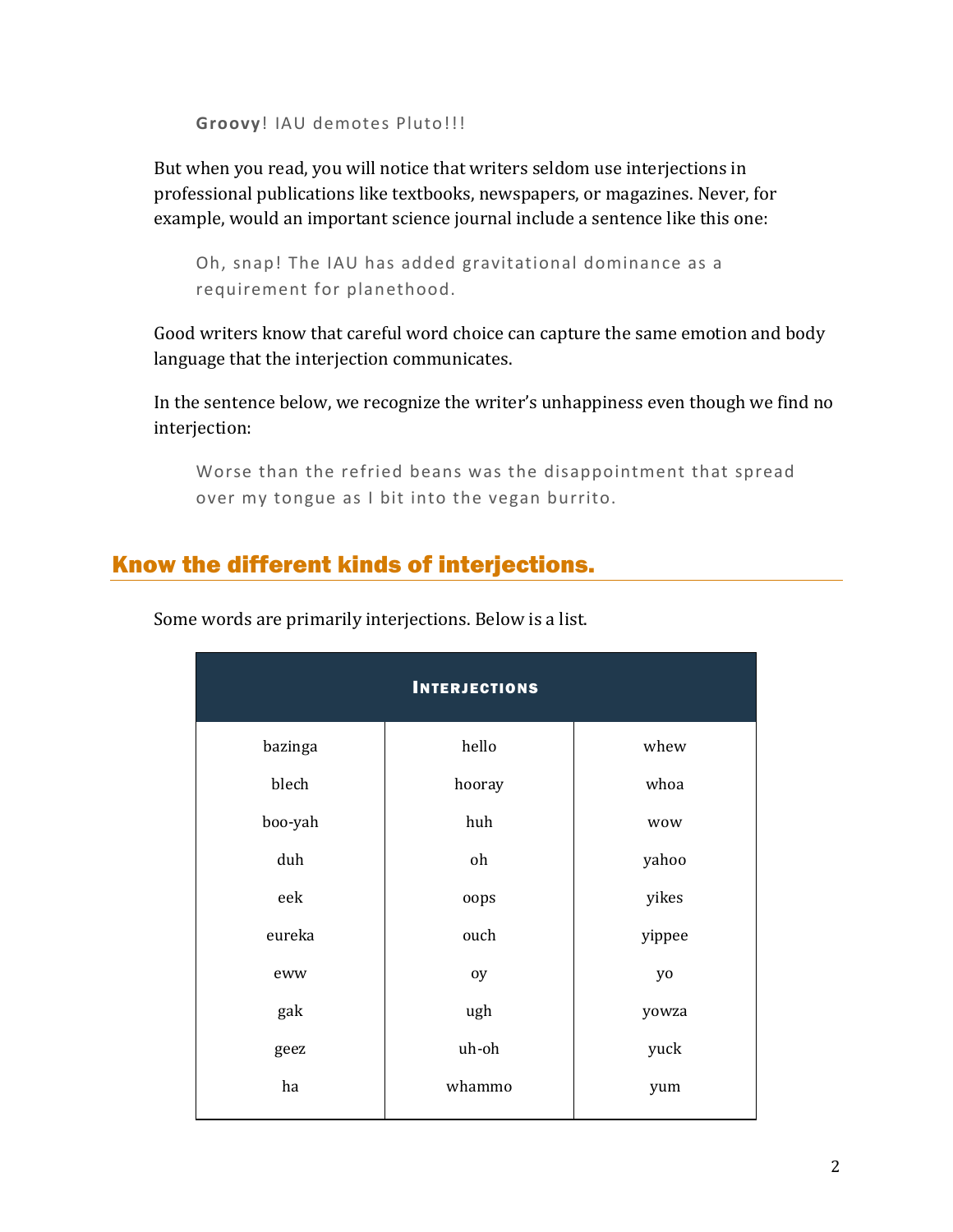However, any word, **[phrase](https://chompchomp.com/terms/phrase.htm)**, or short **[clause](https://chompchomp.com/terms/clause.htm)** that captures an emotional burst can function as an interjection. So if you write, *Emily has switched her major to chemistry*, you could use an **[adjective](https://chompchomp.com/terms/adjective.htm)**, for example, as an interjection:

**Sweet**! Emily has switched her major to chemistry.

A **[noun](https://chompchomp.com/terms/noun.htm)** or **[noun phrase](https://chompchomp.com/terms/nounphrase.htm)** would also work:

**Congratulations**, Emily has switched her major to chemistry.

Emily has switched her major to chemistry. **Way to go**!

**Holy macaroni**! Emily has switched her major to chemistry.

Or you could use a short clause:

Emily has switched her major to chemistry. **She rocks**!

Notice that the sentence itself, *Emily has switched her major to chemistry*, does not provide an emotional reaction to the information. The interjection does that job. And remember, everyone might not be congratulatory and happy:

Emily has switched her major to chemistry. **Oh, the horror**!

## Know how to punctuate interjections.

Punctuation for an interjection will depend on the emotion and body language you hope to capture.

Strong emotions, such as anger, excitement, or surprise, need an exclamation point (!) to communicate the intensity.

**Ugh!** I cannot believe we are eating leftover vegan burritos for a third night.

**Yowza!** An astrophysicist is dancing in the hallway!

An interjection meant to illustrate confusion, uncertainty, or disbelief will require a question mark (?) to help capture the open mouth, shrug, blank look, or rolled eyes.

```
Huh? You want me—the person with a D average—to help with your 
calculus homework?
```